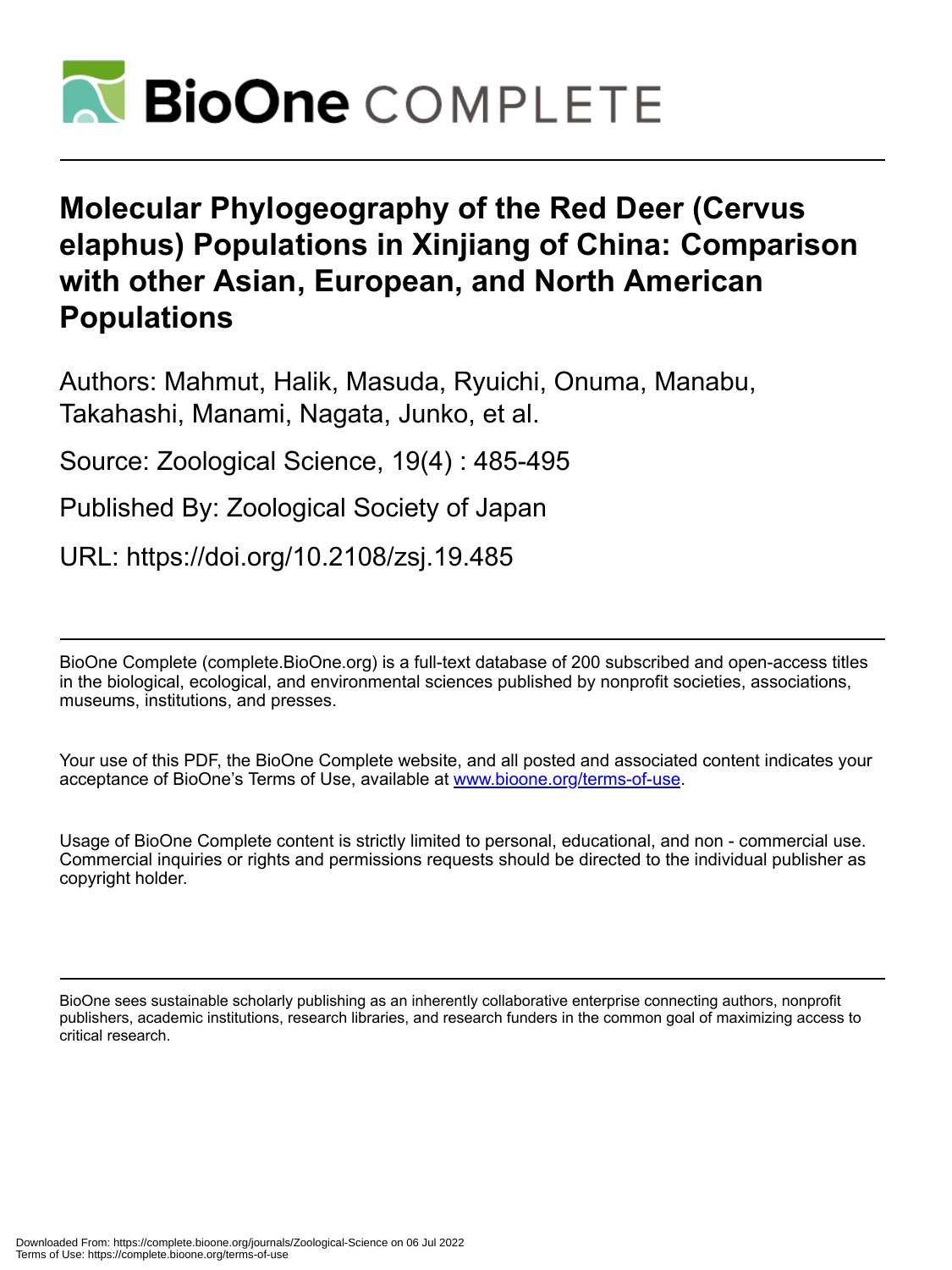# **Molecular Phylogeography of the Red Deer (***Cervus elaphus***) Populations in Xinjiang of China: Comparison with other Asian, European, and North American Populations**

Halik Mahmut<sup>1,2</sup>, Ryuichi Masuda<sup>3\*</sup>, Manabu Onuma<sup>2</sup>, Manami Takahashi<sup>2</sup>, Junko Nagata<sup>4</sup>, Masatsugu Suzuki<sup>2</sup> and Noriyuki Ohtaishi<sup>2</sup>

1 *Department of Biology, Xinjiang University, Urumqi, Xinjiang 830046, China* 2 *Laboratory of Wildlife Biology, Graduate School of Veterinary Medicine, Hokkaido University, Sapporo 060-0818, Japan* 3 *Laboratory of Genetic Diversity, Center for Advanced Science and Technology, Hokkaido University, Sapporo 060-0810, Japan* 4 *Wildlife Management Laboratory, Forestry and Forest Products Research Institute, Ibaraki 305-8687, Japan*

**ABSTRACT**—To illustrate phylogeography of red deer (*Cervus elaphus*) populations of Xinjiang, we determined their mitochondrial DNA (mtDNA) control region sequences, and then investigated geographic variations and phylogenetic relationships between Xinjiang populations and other populations from Asia, Europe, and North America. The *C. elaphus* mtDNA control region shared different copy numbers of tandem repeats of 38 to 43-bp motifs which clearly distinguished the Western lineage from the Eastern lineage of this species in Eurasia. The western lineage comprised the Tarim populations from southern Xinjiang and the European populations, all of which had four copies of the motifs. By contrast, the Eastern lineage consisted of populations from northern Xinjiang (Tianshan and Altai Mountains), other Asian areas (Alashan, Gansu, Tibet, Mongolia, and northeastern China), and North America, all of which shared six copies of the motifs. MtDNA phylogenetic trees showed that there are two major clusters of haplotypes which referred to the Western and Eastern lineages, and that subgroupings of haplotypes in each cluster were congruent with their geographic distributions. The present study revealed that a boundary separating the Western lineage from the Eastern lineage occurs between Tarim Basin and Tianshan Mountains in Xinjiang. Meanwhile, North American populations were genetically closer to those of northern Xinjiang, northeastern China, and Mongolia, supporting that *C. elaphus* immigrated from northeastern Eurasia to North America through the glacier-induced land-bridge (Beringia) which had formed between the two continents after Late Pleistocene.

**Key words:** red deer, *Cervus elaphus*, phylogeography, mitochondrial DNA, Xinjiang

#### **INTRODUCTION**

The red deer (*Cervus elaphus*) is widely distributed in Palaearctic and Nearctic regions (Fig. 1), and their characteristics have well diverged. Based on coat colors and morphological characters of skulls and antlers, this species was classified into 22 subspecies (Ellerman and Morrison-Scott, 1966; Flerov, 1952; Ueckermann, 1987; Heptner *et al*., 1989; Ohtaishi and Gao, 1990; Dulamtseren *et al*., 1990; Ohtaishi, 1992; Ohtaishi, 1995). In addition, this species of

\* Corresponding author: Tel. +81-11-706-2798; FAX. +81-11-737-0536. E-mail: masudary@ees.hokudai.ac.jp the world was roughly divided into three groups: the European group (*elaphoid* type) from Europe and northwestern Africa; the Central Asiatic group (Hangul type or wallich type) consisting of seven subspecies, four of which were from China (*C. e. yarkandensis*, *C. e. wallichi*, *C. e. kansuensis*, and *C. e. macneilli*); the East Asia-North America group or Maral-Canadensis type consisting of eight subspecies, four of which were from China (*C. e. sibiricus*, *C. e. songaricus*, *C. e. alashanicus*, and *C. e. xanthopygus*) (Ohtaishi, 1992, 1995).

*Cervus elaphus* is considered to have evolved from the sika deer-like ancestor in the Himalayan foothill land, and expanded from the Chinese continent, through Middle Asia,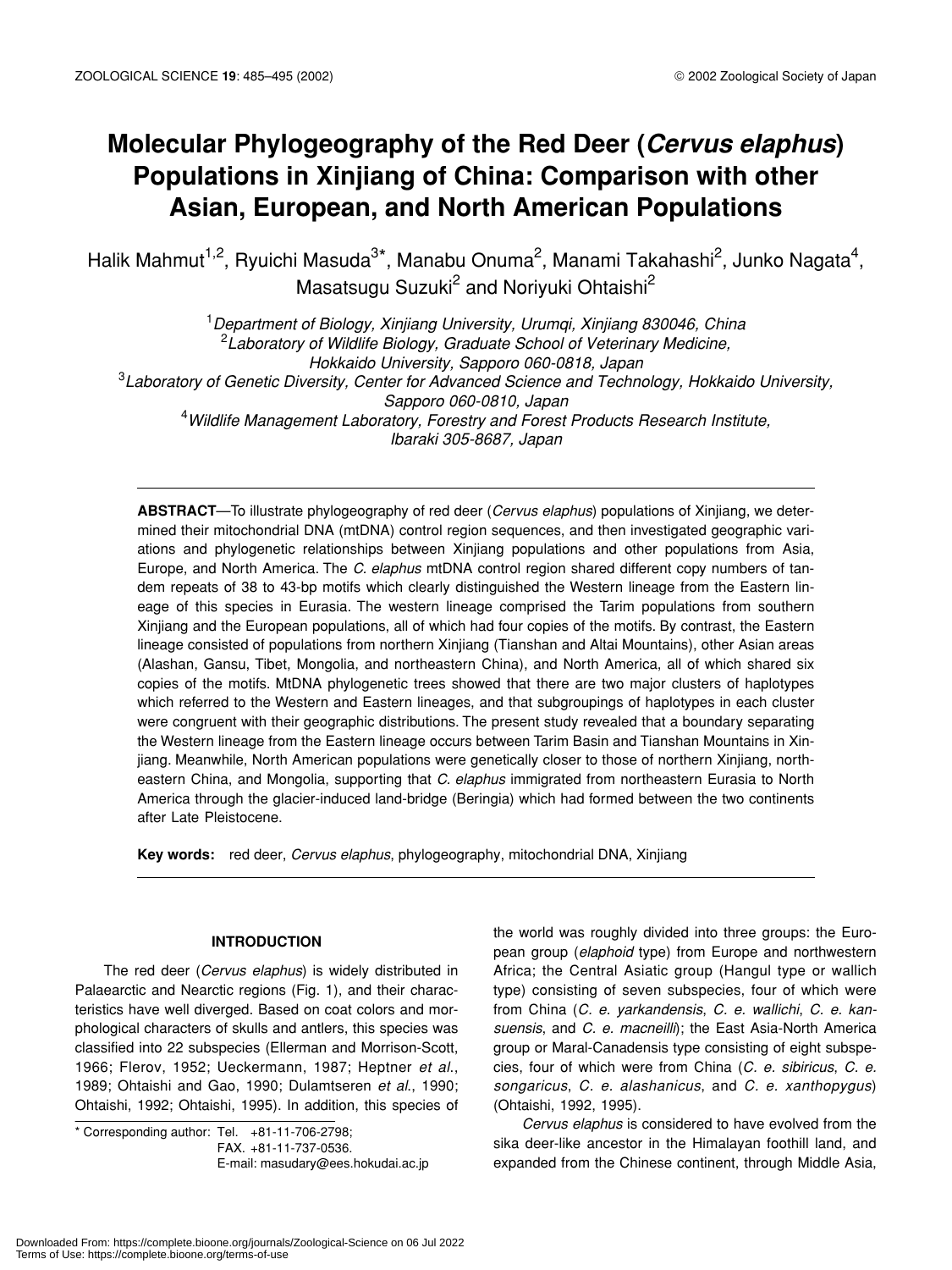

**Fig. 1.** Distribution (shaded areas and localities in parentheses) of red deer (*Cervus elaphus*) subspecies in China and sampling points (a-u, referring to Table 1) in the present study. The borken line located in Tarim Basin of Xinjiang shows a boundary between the Western and Eastern lineages of mtDNA. The small map at the upper left indicates the location of Xinjiang in China

to Europe (Geist, 1971, 1983; Groves and Grubb, 1987; Ohtaishi, 1992, 1995). Geist (1971, 1983) and Groves and Grubb (1987) also suggested populations of Middle Asia and North America were derived from European populations which were originated from the Himalayan land. Thus, Middle Asia has been colonized by *C. elaphus* at least twice and populations of this area must have been involved deeply in the genetic communication between eastern and western populations of Eurasia. Therefore, characteristics of Middle Asian populations will provide invaluable information to further understand the evolution and migration history of *C. elaphus*. Polziehn and Strobeck (1998) investigated the mtDNA control region phylogeny of *C. elaphus*, and reported occurrence of two lineages: Europe vs. Siberia and North America, although they did not include populations from Middle Asia and East Asia. In China, studies of distributions, habitats, population sizes, reproduction, farming, and conservation of *C. elaphus* have been carried out since so far (Gao and Gu, 1985; Gao and Hu 1993; Chen *et al*.,

1993; Qiao and Gao, 1997; Li *et al*., 1998), however, information on phylogenetic relationships between Asian populations including Chinese one is still missing.

In the present study, we investigate mitochondrial DNA (mtDNA) control region sequences to illustrate phylogeographic status of *C. elaphus* populations of Xinjiang in Middle Asia, compared with those from other areas of Asia, Europe, and North America. Based on molecular phylogenetic data, we discuss evolution and migration history of this species in Eurasia.

# **MATERIALS AND METHODS**

## **Sample collection**

A total of 47 red deer samples (dried skins, hairs, or bloods) from eight populations were collected (Fig. 1 and Table 1). No specimens from the subspecies *macneilli* (see Fig. 1) were available. Dried skins of two Mongolian red deer were offered from Dr. Sumiya Ganzorig of Hokkaido University. Hairs of one Hungarian and one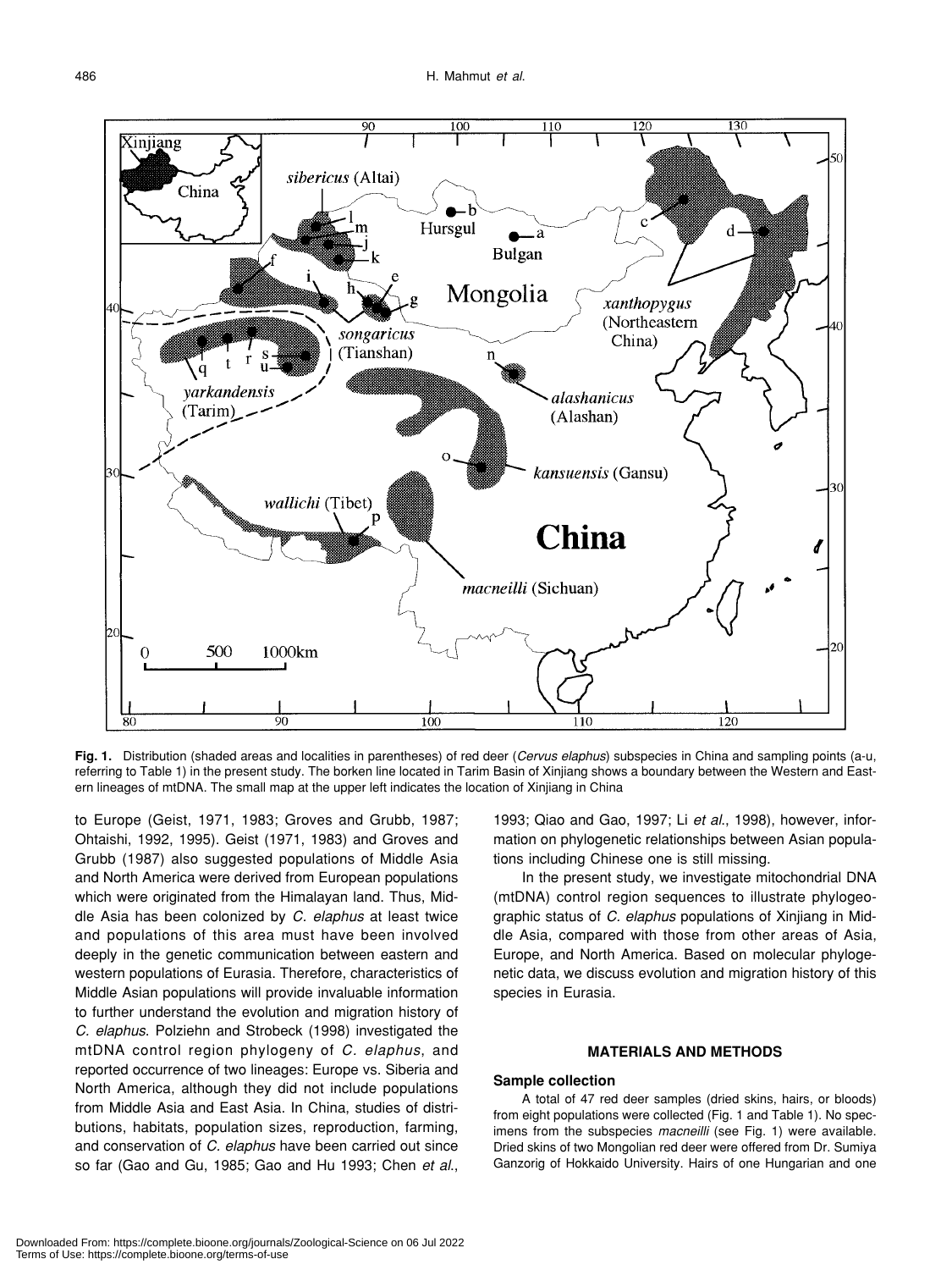|              |                       | Deletion<br>Sample |                          |                          | mtDNA        |                      |                             |
|--------------|-----------------------|--------------------|--------------------------|--------------------------|--------------|----------------------|-----------------------------|
| Subspecies   | Locality <sup>1</sup> | No.                | $\overline{D1^{2}}$      | $D2^{3)}$                | haplotype    | Cluster <sup>4</sup> | Accession no. <sup>5)</sup> |
| manitobensis | Manitoban             |                    |                          | -                        | CE-01        | E <sub>1</sub>       | AF016957#                   |
| nelsoni      | Rocky Mts.            |                    |                          | $\overline{\phantom{0}}$ | CE-02        | E <sub>1</sub>       | AF016966#                   |
| nannodes     | Sierra Nevada Mts.    |                    | -                        | $\qquad \qquad -$        | CE-03        | E <sub>1</sub>       | AF016976#                   |
| roosevelti   | Coast Mts.            |                    |                          | $\overline{\phantom{0}}$ | CE-04        | E <sub>1</sub>       | AF016970#                   |
| xanthopygus  | a: Bulgan, Mongolia   | a 1                | $\overline{\phantom{0}}$ | $\overline{\phantom{0}}$ | CE-05        | E <sub>2</sub>       | AB074538                    |
|              | b: Hursgul, Mongolia  | b 1                | —                        | $\overline{\phantom{0}}$ | CE-06        | E <sub>2</sub>       | AB074539                    |
|              | c: Da Hinggan Ling    | c <sub>1</sub>     | -                        | $\qquad \qquad -$        | CE-07        | E <sub>3</sub>       | AB074540                    |
|              |                       | c 2                |                          | -                        | CE-08        | E <sub>3</sub>       | AB074541                    |
|              | d: Xiao Hinggan Ling  | d <sub>1</sub>     |                          | $\overline{\phantom{0}}$ | CE-09        | E3                   | AB074542                    |
|              |                       | d <sub>2</sub>     | L,                       | $\overline{\phantom{0}}$ | CE-09        | E <sub>3</sub>       |                             |
| songaricus   | e: Junmachang         | e 1                | -                        | $\qquad \qquad -$        | <b>CE-10</b> | E <sub>4</sub>       | AB074543                    |
|              |                       | e 2                | -                        | $\overline{\phantom{0}}$ | CE-10        | E4                   |                             |
|              | f: Aktax              | f <sub>1</sub>     | $\overline{\phantom{0}}$ | $\overline{\phantom{0}}$ | CE-11        | E <sub>4</sub>       | AB074544                    |
|              |                       | f2                 | L,                       | $\overline{\phantom{0}}$ | CE-11        | E <sub>4</sub>       |                             |
|              | g: Hongshan           | g 1                | -                        | $\qquad \qquad -$        | CE-12        | E4                   | AB074545                    |
|              |                       | g 2                |                          | -                        | CE-12        | E4                   |                             |
|              |                       | g 3                |                          | $\overline{\phantom{0}}$ | CE-12        | E <sub>4</sub>       |                             |
|              |                       | g 4                |                          | $\overline{\phantom{0}}$ | <b>CE-12</b> | E <sub>4</sub>       |                             |
|              | h: Gulja              | h 1                | -                        | $\qquad \qquad -$        | CE-13        | E <sub>4</sub>       | AB074546                    |
|              |                       | h 2                | $\overline{\phantom{0}}$ | $\overline{\phantom{0}}$ | CE-13        | E4                   |                             |
|              |                       | h 3                | -                        | $\overline{\phantom{0}}$ | CE-13        | E <sub>4</sub>       |                             |
|              | i: Qitai              | $\vert$ 1          | L,                       | $\overline{\phantom{0}}$ | CE-14        | E4                   | AB074547                    |
| sibericus    |                       |                    |                          |                          | <b>CE-15</b> | E <sub>5</sub>       | AB074548                    |
|              | j: Altai              | j1                 | -                        | $\qquad \qquad -$        |              |                      |                             |
|              |                       | j2                 |                          | -                        | CE-15        | E <sub>5</sub>       |                             |
|              | k: Koktokay           | k <sub>1</sub>     |                          | $\overline{\phantom{0}}$ | <b>CE-15</b> | E <sub>5</sub>       |                             |
|              |                       | k 2                | L,                       | $\overline{\phantom{0}}$ | <b>CE-15</b> | E <sub>5</sub>       |                             |
|              | I: Kanas              | 1                  | -                        | $\qquad \qquad -$        | CE-16        | E <sub>5</sub>       | AB074549                    |
|              |                       | 12                 | $\overline{\phantom{0}}$ | $\overline{\phantom{0}}$ | CE-16        | E <sub>5</sub>       |                             |
|              | m: Kaba               | m <sub>1</sub>     | -                        | $\overline{\phantom{0}}$ | CE-16        | E <sub>5</sub>       |                             |
|              |                       | m <sub>2</sub>     | L,                       | $\overline{\phantom{0}}$ | CE-16        | E <sub>5</sub>       |                             |
| alashanicus  | n: Helanshan          | n 1                | -                        | $\qquad \qquad -$        | <b>CE-17</b> | E <sub>6</sub>       | AB074550                    |
|              |                       | n 2                | $\overline{\phantom{0}}$ | $\overline{\phantom{0}}$ | CE-18        | E <sub>6</sub>       | AB074551                    |
| kansuensis   | o: Gansu              | o 1                | —                        | $\overline{\phantom{0}}$ | CE-19        | E7                   | AB074552                    |
|              |                       | o 2                | L,                       | $\overline{\phantom{0}}$ | CE-19        | E7                   |                             |
| wallichi     | p: Tibet              | p 1                | -                        | $\qquad \qquad -$        | CE-20        | E8                   | AB074553                    |
|              |                       | p 2                |                          | $\overline{\phantom{0}}$ | CE-20        | E8                   |                             |
| yarkandensis | q: Awat               | q 1                | -                        | $\ddot{}$                | CE-21        | W1                   | AB074554                    |
|              |                       | q 2                | —                        | $\ddot{}$                | CE-22        | W1                   | AB074555                    |
|              | r: Shayar             | r 1                |                          | $\ddot{}$                | CE-23        | W1                   | AB074556                    |
|              |                       | r 2                | -                        | $\ddot{}$                | CE-23        | W1                   |                             |
|              |                       | r <sub>3</sub>     |                          | +                        | CE-23        | W <sub>1</sub>       |                             |
|              | s: Qarkilik           | s 1                |                          | $\ddot{}$                | CE-26        | W <sub>1</sub>       | AB074559                    |
|              |                       | s 2                |                          | $\ddot{}$                | CE-24        | W1                   | AB074557                    |
|              |                       | s 3                | $\ddot{}$                | $\ddot{}$                | CE-25        | W <sub>1</sub>       | AB074558                    |
|              | t: Alar               | t <sub>1</sub>     | $\ddot{}$                | $\ddot{}$                | CE-25        | W <sub>1</sub>       |                             |
|              |                       | t2                 | $\ddot{}$                | $\ddot{}$                | CE-25        | W <sub>1</sub>       |                             |
|              | u: Qarqan             | u 1                | $\ddot{}$                | $\ddot{}$                | CE-26        | W <sub>1</sub>       |                             |
|              |                       | u 2                | $\ddot{}$                | $\ddot{}$                | CE-26        | W <sub>1</sub>       |                             |
|              |                       | uЗ                 | $\ddot{}$                | $\ddot{}$                | CE-26        | W1                   |                             |
| hippelaphus  | v: Poland             | v <sub>1</sub>     |                          | $\ddot{}$                | CE-27        | W <sub>2</sub>       | AB074560                    |
|              | w: Hungary            | w1                 |                          | $\ddot{}$                | CE-27        | W2                   |                             |
| elaphus      | Europe                |                    |                          | $\ddot{}$                | <b>CE-28</b> | W <sub>2</sub>       | AF016972#                   |
|              | Europe                |                    |                          | $\ddot{}$                | CE-29        | W <sub>2</sub>       | AF016973#                   |

**Table 1.** Sample profiles of *Cervus elaphus* in the present study

 $1)$  Alphabets of localities refer to those in Fig. 1.

 $^{2)}$  D1: 19-bp deletion.

 $3)$  D2: +, four copies of motifs;  $-$ , six copies of motifs.

 $4)$  Clusters refer to those of Fig. 3.

<sup>5)</sup> Sequence data will appear in DDBJ nucleotide sequence databases with those accession numbers.<br># Cited from Polziehn and Strobeck (1998).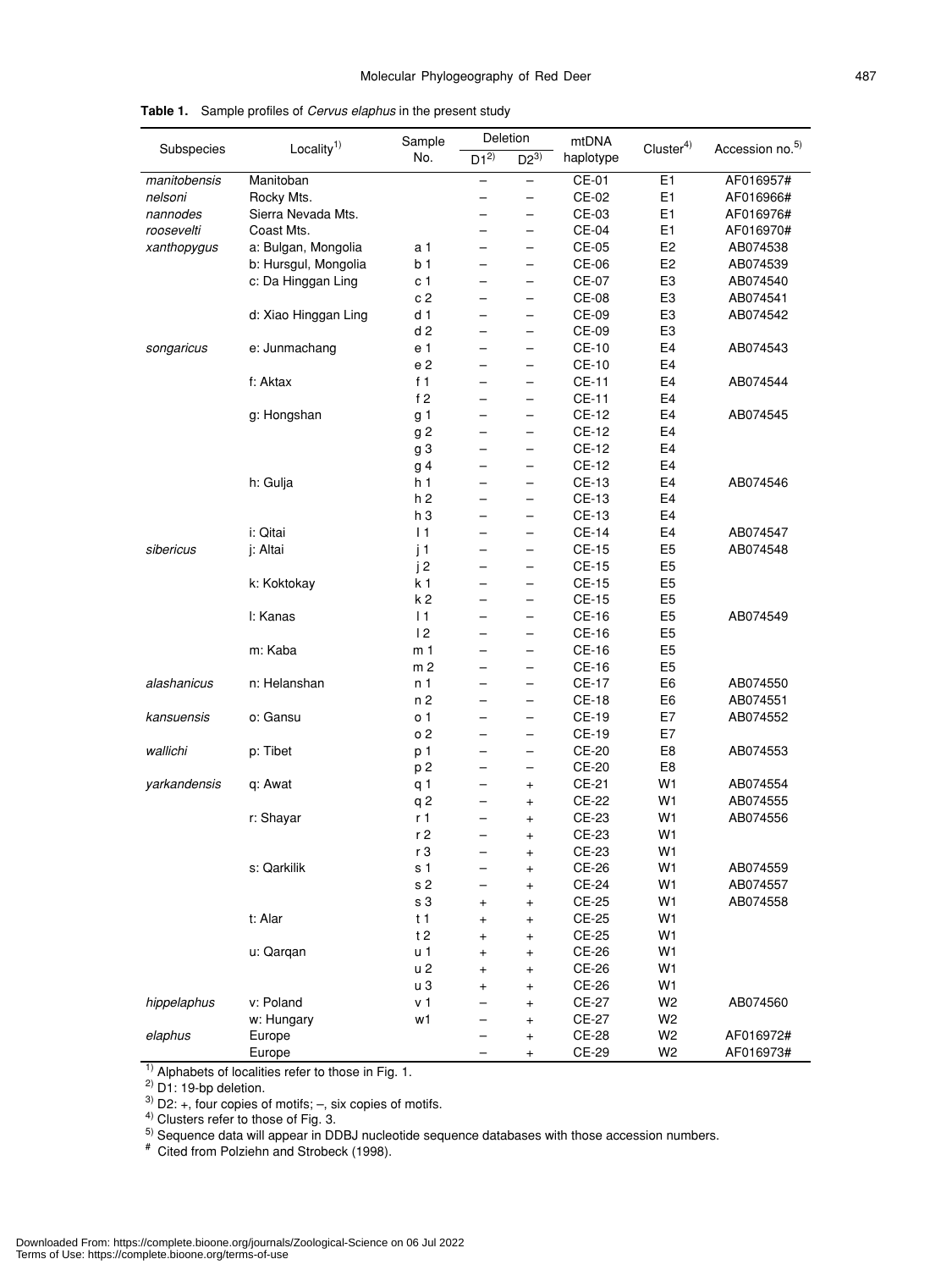Polish red deer were supplied from Mr. Geza Voros of Director of Oreglak Game Processing Plant of Hungary. Total DNAs from those tissues were extracted using the phenol/proteinase K/sodium dodecyl sulphate method of Sambrook *et al*. (1989) with slight modifications (Masuda and Yoshida, 1994) or using Chelex 100 (Bio-Rad) (Walsh *et al*., 1991). The following sequences were obtained from GenBank (Table 1): European and North American *C. elaphus*, accession Nos. AF016976, AF016970, AF016957, AF016966, AF016972, AF016973; *Cervus nippon*, AF016974 (Polziehn and Strobeck, 1998).

# **PCR and direct sequencing of mtDNA control region fragments**

Primers (LD5 and HD8) for polymerase chain reaction (PCR) amplification and sequencing (Nagata *et al*., 1998) were used as shown in Fig. 2. An aliquot (10 µl) of the DNA extract was subjected to PCR amplification in a reaction mixture of 50 µl, which included 10 mM Tris (pH 8.3), 50 mM KCl, and 1.5 mM  $MgCl<sub>2</sub>$ , each dNTP at 0.2 mM, 1.25U of *Taq* DNA polymerase (Takara), and each primer at 0.5 µM. Step programs for PCR were as follows: 94°C for 1 min; 50°C for 1 min and 72°C for 2 min. The cycle was repeated 35 times followed by a completion reaction at 72°C for 10 min. PCR products were purified with the QIAquick PCR purification kit



**Fig. 2.** Schematic diagram of the *Cervus elaphus* mtDNA control region. Numbers 1–6 indicate tandem repeats of 38 to 43-bp motifs. Arrows show positions of primers used for amplification and sequencing. Shaded motifs 3 and 4 were absent in both Tarim and European populations.



**Fig. 3.** Phylogenetic relationships among haplotypes of the *Cervus elaphus* mtDNA control region, constructed by the neighbor-joining method. Haplotype names refer to those of Appendix. Scale bars represent genetic distances calculated by the Kimura's two-parameter method, exclusive of indel sites. E1-8 and W1-2 were clusters with sampling locality names. Numbers near internal branches are bootstrap values (%) derived from 1,000 replications.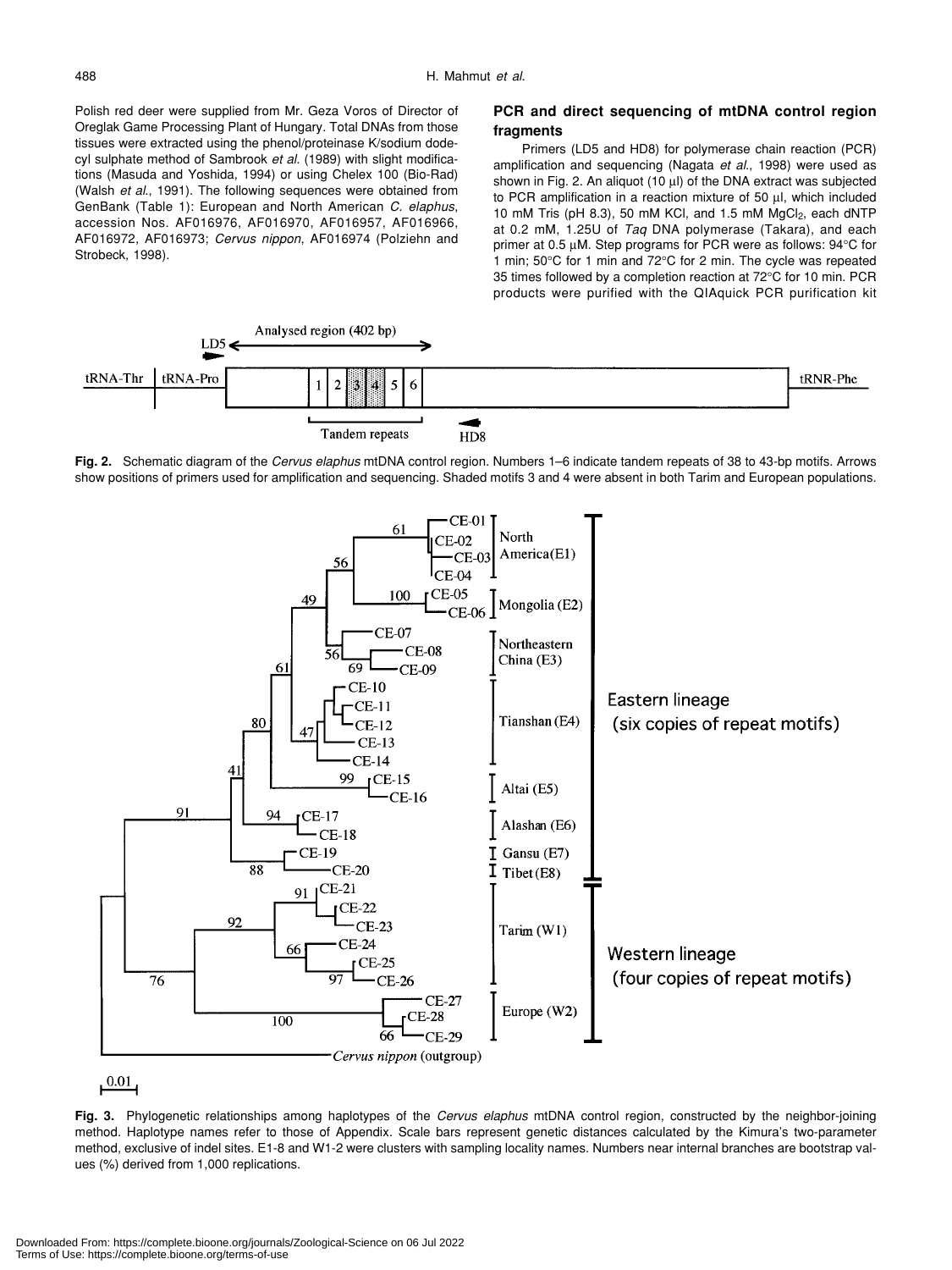(Qiagen). Then, 5 µl of purified PCR products were sequenced using the ABI Prism™ 377 DNA sequencing system (Perkin-Elmer).

#### **Sequence analysis**

Sequence alignment was performed using a computer software GeneWorks (Intelligenetics). A phylogenetic tree was reconstructed using the neighbor-joining method (Saitou and Nei, 1987) in a computer software MEGA (Kumar *et al*., 1993). Numbers of nucleotide substitutions per site were estimated for multiple substitutions using the Kimura's (1980) two-parameter method in MEGA. Insertion or deletion (indel) sites were eliminated for sequence analysis. Bootstrap (Felsenstein, 1985) values were derived from 1,000 replications. Parsimonious relationships between haplotypes were presented by hand-written networks. The *C. nippon* sequence was used as outgroup to root the neighbor-joining phylogenetic tree.

#### **RESULTS**

# **Tandem repeats and polymorphisms in mtDNA control region sequences**

Nucleotide sequencing in the present study yielded 402-bp fragments of the *C. elaphus* mtDNA control region. From the 47 individuals, we identified 23 haplotypes (CE-05 to -27)(Table 1). Haplotypes CE-01 to -04 and CE-28 and - 29 were cited from previous reports of Polziehn and Strobeck (1998) as mentioned in Materials and Methods. A sequence alignment showed that 57 of 304 sites (19%: 57/ 304 sites) excluding indels were polymorphic (see Appendix).

This fragment included tandem repeats (four or six copies) of 38 to 43-bp motifs: four copies in populations of Tarim (CE-21 to -26) and Europe (CE-27 to -29), while six copies in populations of Alashan (CE-17 and -18), Gansu (CE-19), Tibetan (CE-20), northeastern China (CE-07 to - 09), Tianshan (CE-10 to -14), Altai (CE-15 and -16), Mongolia (CE-05 and -06), and North America (CE-01 to -06) (Table 1 and Appendix). Consequently, two copies (third and fourth copies) of the motifs were absent in populations of both Tarim and Europe, compared with those of the other areas (Fig. 2 and Appendix). In addition, CE-25 and CE-26 from the Tarim population shared a 19-bp deletion within the first copy of the motif (Table 1 and Appendix).

#### **Phylogenetic relationships among populations**

The neighbor-joining tree showed that mtDNA haplotypes from Asia, Europe, and North America were classified into two major clusters, named the Eastern (consisting of



**Fig. 4.** Parsimonious networks between haplotypes of the *Cervus elaphus* mtDNA control region. Haplotype names in open circles correspond to those of Fig. 3. Closed circles indicate predicted haplotypes. One slash means a nucleotide substitution, excluding indel sites. The networks basically support the separation between the Western and Eastern lineages, the ten clusters (E1-8 and W1-2), and the haplotype relationships which were formed in the neighbor-joining tree (Fig. 3).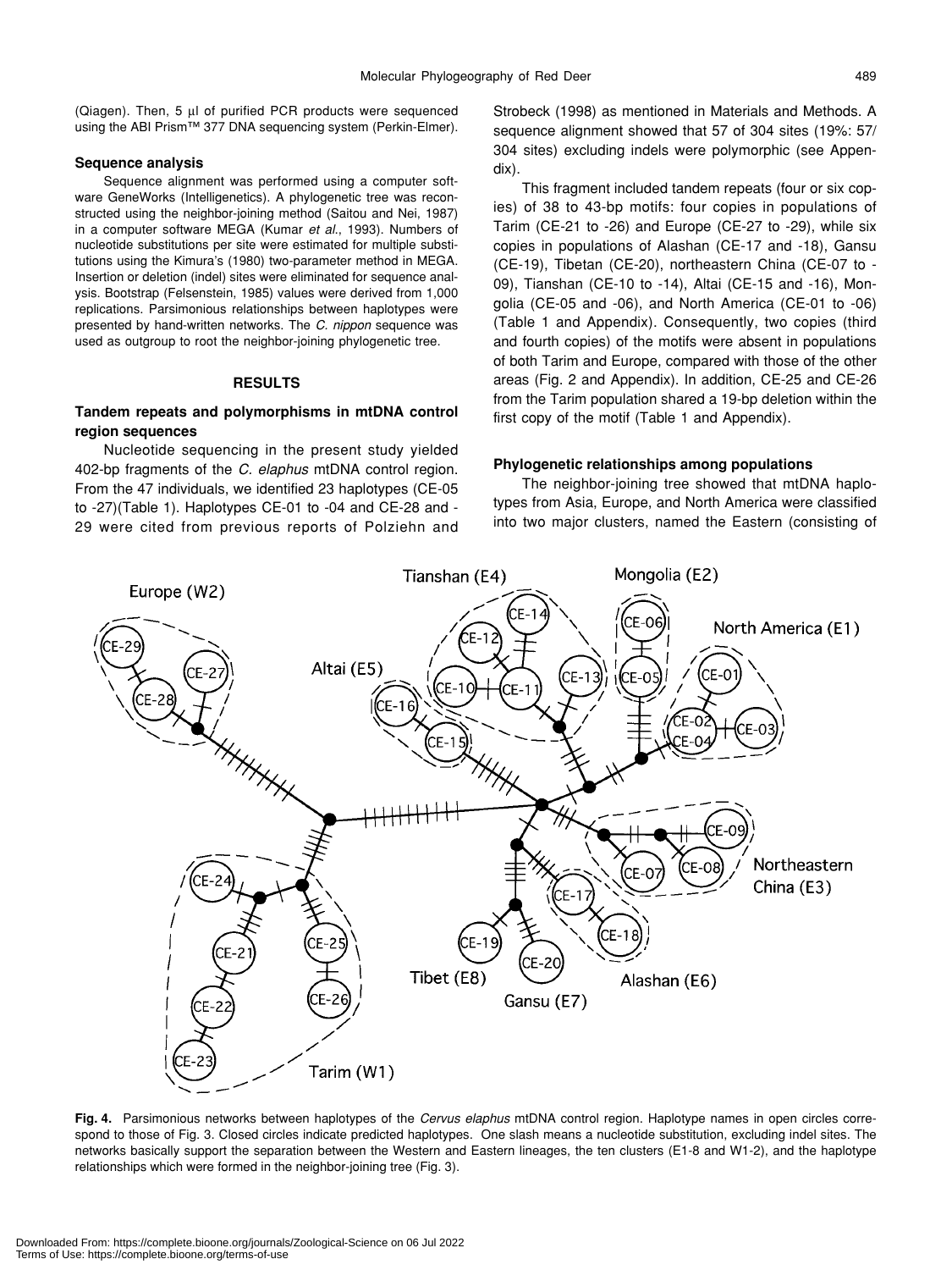**Table 2.** Genetic distances (%) between clusters, calculated using Kimura's two-parameter method. Clusters E1–8 are from the Eastern lineage, while W1 and W2 are from the Western lineage (see Fig. 3).

|                | E <sub>1</sub> | E <sub>2</sub> | E <sub>3</sub> | E <sub>4</sub> | E <sub>5</sub> | E <sub>6</sub> | E7  | E <sub>8</sub> | W <sub>1</sub> | W <sub>2</sub> |
|----------------|----------------|----------------|----------------|----------------|----------------|----------------|-----|----------------|----------------|----------------|
| E <sub>1</sub> |                | 2.0            | 1.8            | 2.4            | 3.8            | 3.4            | 3.6 | 4.4            | 8.4            | 9.8            |
| E <sub>2</sub> |                |                | 3.6            | 3.5            | 4.9            | 4.5            | 4.7 | 5.4            | 8.8            | 9.9            |
| E <sub>3</sub> |                |                |                | 2.8            | 4.0            | 3.6            | 3.8 | 4.5            | 8.1            | 9.2            |
| E <sub>4</sub> |                |                |                |                | 3.3            | 3.5            | 3.6 | 4.4            | 7.7            | 9.7            |
| E <sub>5</sub> |                |                |                |                |                | 3.3            | 3.4 | 4.1            | 8.8            | 9.8            |
| E <sub>6</sub> |                |                |                |                |                |                | 3.1 | 2.9            | 6.9            | 7.5            |
| E7             |                |                |                |                |                |                |     | 1.0            | 7.8            | 8.8            |
| E <sub>8</sub> |                |                |                |                |                |                |     |                | 8.2            | 8.9            |
| W <sub>1</sub> |                |                |                |                |                |                |     |                |                | 6.3            |
| W <sub>2</sub> |                |                |                |                |                |                |     |                |                |                |

CE-01 to -20) and Western (consisting of CE-21 to -29) lineages with 91% and 76% bootstrap values, respectively (Fig. 3). The separation of the two lineages was in congruence with haplotype classification by copy numbers of tandem repeats: six copies for the Eastern lineage and four copies for the Western lineage (Table 1).

Since haplotypes from geographically closer localities (see Fig. 1) were genetically closer to each other and formed their own clusters with 47–100% bootstrap values, we named clusters E1-8 and W1-2 (Fig. 3). Parsimonious networks supported the existence of the Western and Eastern lineages and the haplotype clusters found in the neighbor-joining tree (Fig. 4).

In the Western lineage, haplotypes (CE-21 to -26) from the Tarim populations of southern Xinjiang formed their own cluster (W1) with a 92% bootstrap value, while haplotypes (CE-27 to -29) from Europe (W2) were clustered with a 100% bootstrap value (Fig. 3). CE-25 and CE-26, both which shared the 19-bp deletion (Table 1), formed a subcluster within the Tarim cluster (W1) with a 97% bootstrap value.

Meanwhile, in the Eastern lineage, CE-19 from Gansu (E7) and CE-20 from Tibet (E8) were closer to each other with a 88% bootstrap value (Fig. 3). They were closely related to the Alanshan population (Cluster E6; CE-17 and CE-18). Haplotypes CE-15 and CE-16 from Altai Mountains of northern Xinjiang (Cluster E5; 99% bootstrap value) and haplotypes (CE-10 to -14) from Tianshan Mountains of northern Xinjiang (E4; 47% bootstrap value) formed one larger cluster with CE-07 to -09 from northeastern China (E3; 56% bootstrap value), CE-05 and CE-06 from Mongolia (E2; 100% bootstrap value), and CE-01 to -04 from North America (E1; 61% bootstrap value), showing a 80% bootstrap value (Fig. 3). Fig. 3 showed that North American populations were relatively closer to the Mongolian population (Cluster E2). In addition, Tianshan (E4) and Altai (E5) populations from northern Xinjiang were included in the Eastern lineage, whereas the Tarim population (W1) from southern Xinjiang was grouped into the Western lineage (Fig. 3). Thus, mtDNA lineages of southern and northern Xinjiang were different from each other. The boundary of the two lineages could have occurred between Tianshan Mountains and Tarim River in Tarim Basin. Parsimonious networks (Fig. 4) also showed that the relationships among haplotypes were the same as those of Fig. 3.

Genetic distances were 6.3% within the Western lineage (W1 and W2), 1.8–5.4% within the Eastern lineage (E1-8), and 6.9-9.9% between the Western and Eastern lineages (Table 2).

#### **DISCUSSION**

# **Phylogeography of** *Cervus elaphus* **in the Holarctic region**

The present study demonstrated that there are two major mtDNA lineages in *C. elaphus* of Eurasia: the Western and Eastern lineages (Table 1; Figs. 3 and 4). It was supported by geographic distribution of four (Western lineage) or six (Eastern lineage) copies of motifs in tandem repeats identified in the present study, in addition to the molecular phylogenetic relationships between haplotypes. The similar tandem repeats of motifs in the mtDNA control region were found in the Japanese sika deer *Cervus nippon*, whose repeat numbers were more variable (four to seven copies) and population-specific within Japanese islands (Nagata *et al*., 1998, 1999). Compared with the data of *C. nippon*, it is noticed that *C. elaphus* from much wider ranges (Eurasia and North America) shared only two kinds (four or six) of copy numbers.

Each cluster of the trees was almost congruent with their geographical distribution as well as subspecies classification (Figs. 3 and 4). This means that genetic characterization in the present study was consistent with morphological differentiation in local populations of *C. elaphus*.

The genetic distances (6.9%–9.9%, Table 2) between the Western and Eastern lineages corresponded to 0.3–0.4 million years ago for the divergence time, based on the mutation rate  $(0.118\times10^{-6}$  substitutions/site/year) of the human mtDNA control region reported by Stoneking *et al*. (1992). After the divergence between the two lineages, some populations with the Western lineage could have immigrated into Europe. Fossil data showed that *C. elaphus*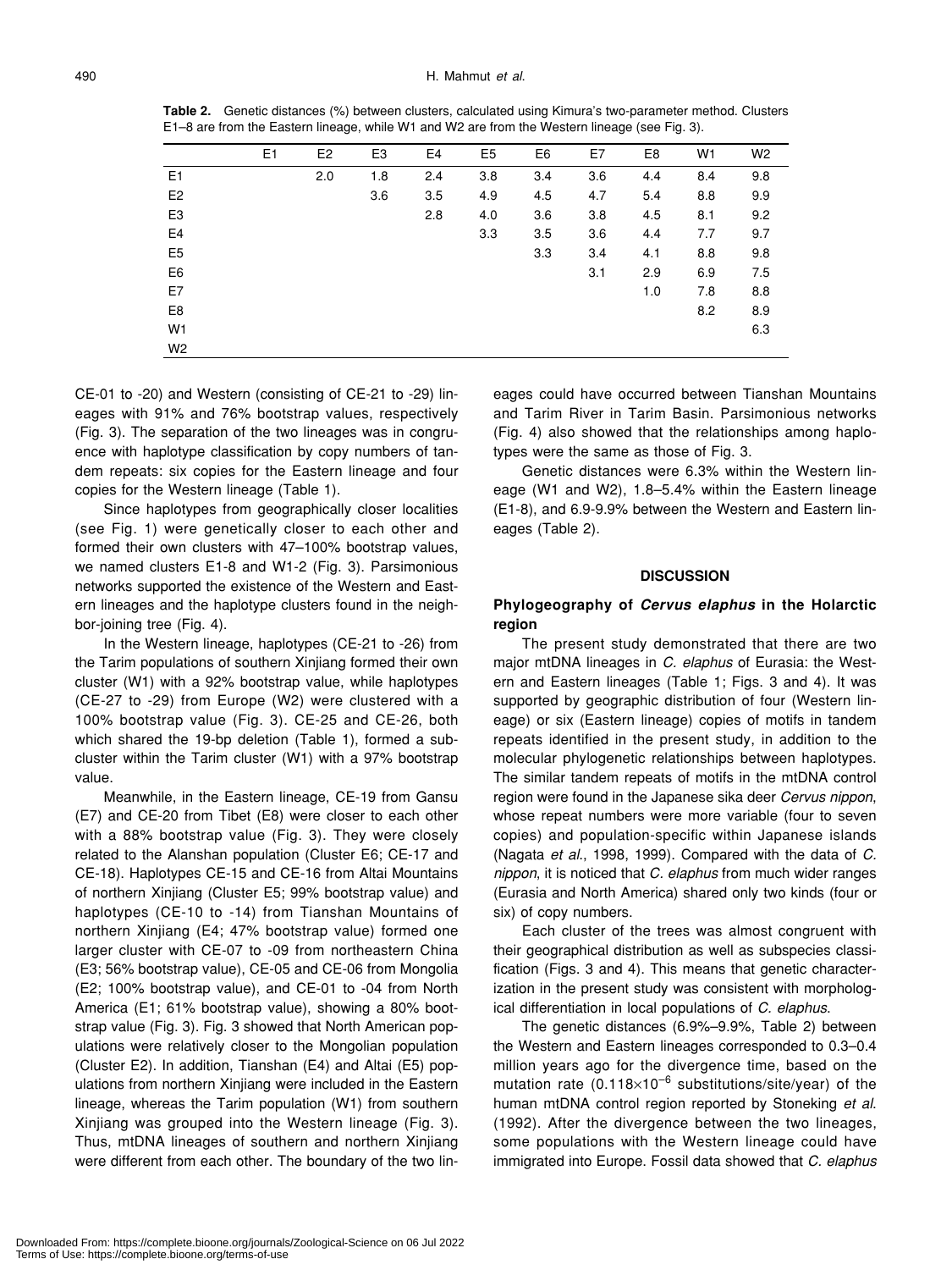appeared in Europe in Middle Pleistocene (approximately 0.7 to 0.55 million years ago) (Kurten, 1968; Nilsson, 1983; Lister, 1984, 1990, 1993). Divergence times estimated by us supported that *C. elaphus* occurred in Europe in Middle Pleistocene, although the estimated divergence times were somewhat younger than the fossil data.

The Eastern lineage included North American populations which were closer to Mongolian and Northeastern Chinese populations (Figs. 3 and 4). This fact indicates that the ancestral populations of *C. elaphus* immigrated from northeastern Eurasia to North America via Beringia which was formed during the last glacial period, as considered from fossil data (Geist, 1998). From the genetic distances (2.0%, Table 2) between North American and the Mongolian populations, the divergence time was estimated to be 80,000 years ago. Polziehn and Strobeck (1998) estimated that the divergence time between Siberian and North American populations of *C. elaphus* was 52,000 years ago based on the mtDNA control region data. Geist (1971, 1983, 1998) described from fossil data that at the Riss (Illinoian) age the *C. elaphus* remained in Alaska, moved into Alberta approximately 40,000 years ago, and entered southern parts of North America. Our results were not in discordance with the divergence time estimated by previous DNA analysis (Polziehn and Strobeck, 1998) and fossil data (Geist, 1971, 1983, 1998). Recent molecular phylogenetic studies on intercontinental populations of brown bears *Ursus arctos* showed that some parts of Eurasian populations are very close to those of Alaska and that ancestral populations immigrated from northeastern Eurasia to North America, via Beringia of Late Pleistocene (Leonard *et al*., 2000; Matsuhashi *et al*., 2001). Thus, large mammals such red deer and brown bears, which have adapted themselves to relatively cold climates, likely have a similar history on intercontinental migration in Pleistocene.

#### **Migration history within Eurasia**

*Cervus elaphus* is considered to have evolved from the sika deer-like ancestor when they immigrated from the Himalayan foothills to the Chinese continent. In addition, *C. elaphus* expanded their distribution to Europe through Middle Asia, then, in connection with glacial retreats and glacial cup disappearance in Middle Pleistocene, went back to northern parts of the Chinese continent through Xinjiang, and finally immigrated to Siberia and North America (Geist, 1971, 1983; Groves and Grubb, 1987; Ohtaishi, 1992, 1995). The present study, however, demonstrated that the European populations did not belong to the Eastern lineage but to the Western lineage with populations of Tarim Basin (southern Xinjiang). This result indicates that the European populations were not a direct ancestor of current populations in Northeastern Asia and North America. Figure 5 summarizes a conceivable migration history of *C. elaphus* using clusters defined in the present study. Combining our data with the previous reports on *C. elaphus* evolution (Geist, 1971, 1983; Groves and Grubb, 1987; Ohtaishi, 1992, 1995), it is likely that the Eastern lineage (Altai and Tianshan Mountains in northern Xinjiang, northeastern China, Mongolia, and North America) evolved from ancestral populations around the Tibetan plateau.

# **Occurrence of the mtDNA lineage boundary within Xinjiang**

Our results showed that the boundary between the Western and the Eastern lineages occurred between Tianshan Mountains and Tarim River within Tarim Basin of Xinjiang (Table 1; Figs. 1, 3, and 4). Green belts along Tarim River in Tarim Basin are current habitats of *C. elaphus* (Fig. 1). Desert areas lying north of Tarim River could have been geographic barriers between the Tianshan and Tarim populations, and genetically differentiated them. Genetic characteristics in Xinjiang populations could reflect their migration history in Middle Asia. When ancestral populations of *C. ela-*



**Fig. 5.** Migration history of *Cervus elaphus* in Eurasia and North America. Clusters E1-8 and W1-2 were the same as in Fig. 3. 'Origin' means an assumed ancestor of *C. elaphus*.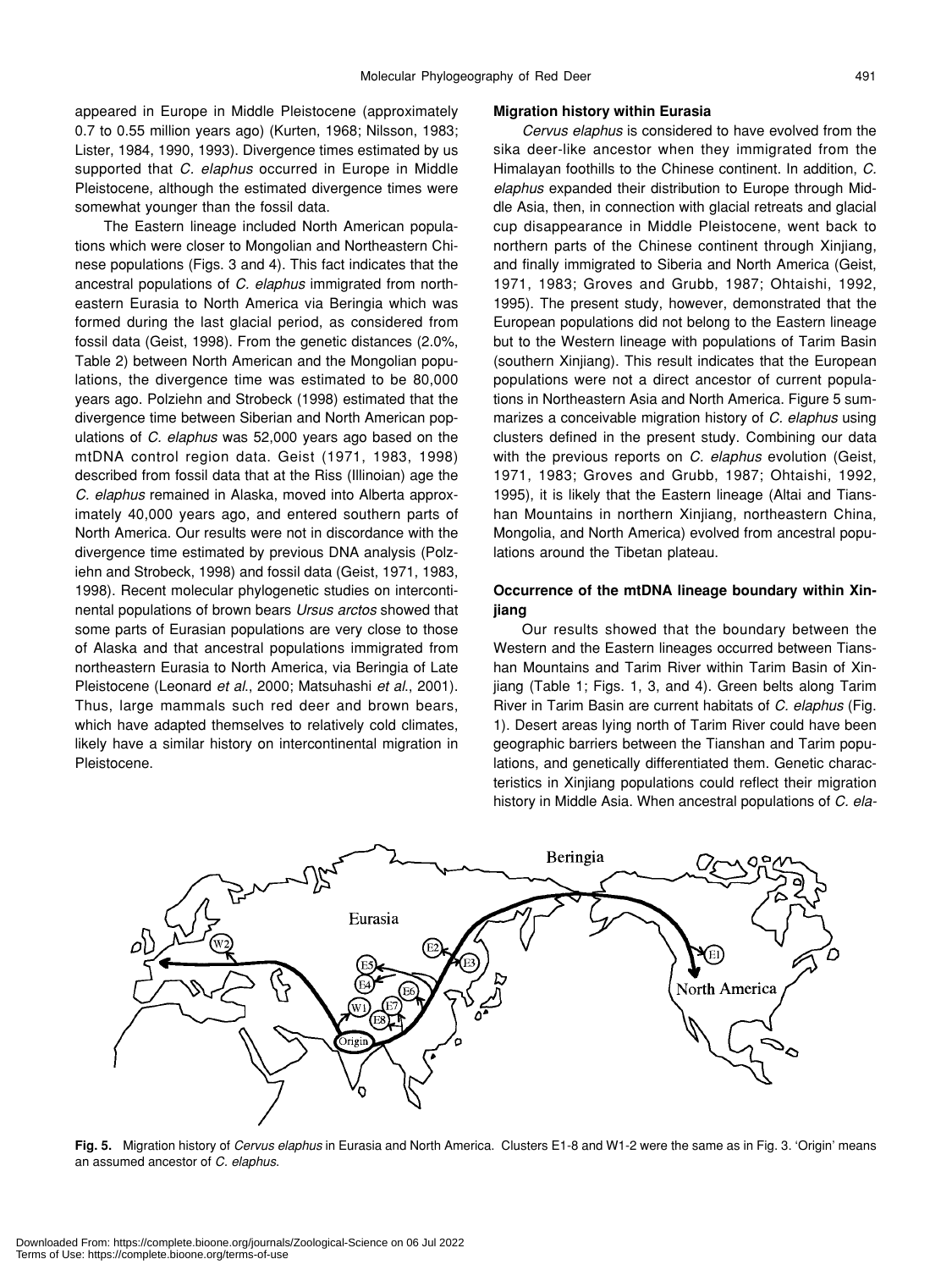*phus* immigrated into Tarim Basin from the south in Middle Pleistocene and adapted themselves to the habitat, Tianshan Mountains had been already covered with glacial sheets (Wen, 1994). Therefore, they might not be able to reach northern Xinjiang across glacial sheets, and might have stayed in Tarim Basin. Meanwhile, formation of deserts had started from eastern Tarim since the end of Early Pleistocene (Wen, 1994). Even after the glacial retreat in Holocene (Wen, 1994), Tarim populations could not cross Tianshan Mountains by geographic barriers of deserts formed between the Tarim River and Tianshan Mountains, and then they have been isolated in green belts developing along the river. As shown in Fig. 5, only populations having the Eastern lineage of mtDNA could have colonized northern Xingjian (Altai and Tianshan Mountains) from East Asia.

#### **ACKNOWLEDGMENTS**

This study was made with the permission of Xinjiang University, the Department of Education of Xinjiang, and the Forestry Department of Xinjiang, China. We are grateful to Prof. Ablimit Abdukadir (Xinjiang Institute of Ecology and Geography, Chinese Academy of Sciences), Mr. Yuan Hong, Mr. Aniwar Osman (Administrative Office of Wildlife and Pland Xinjiang Autonomous Region, Forestry of Xinjiang), Mr. Chu Hongjun (Altai Prefecture Forestry Bureau of Xinjiang), and Mr. Jiang Xiaoming (Regiment 33, Division 2 of Agriculture Xinjiang Production and Construction Corps, Korla) for their invaluable advice. This work was partially supported by Grants-in-Aid for Scientific Research from the Ministry of Education, Science, Sports, and Culture, Japan.

## **REFERENCES**

- Chen H, Ma J, Li F, Wang Y, Wang H, Li F (1993) Regional variation in winter diets of red deer in Heilongjiang, Northeastern China. In "Deer of China: Biology and Management" Ed by N Ohtaishi, H Sheng, Elsevier Sci Publ, Amsterdam, pp 181–186
- Dulamtseren S, Danilkin AA, Luschekina AA, Neronov VM, Sokolov VE (1990) Wild ungulates. In "The National Atlas of the Mongoloan People's Republic" Ed by SCH Tsegmed, VV Vorobiev, Academy of Sci Mongolia (in Mongolian)
- Ellerman JR, Morrison-Scott TCS (1966) Checklist of Palaearctic and Indian Mammals 1758 to 1946. Trustees of the British Museum (Nat Hist), London
- Felsenstein DG (1985) Confidence limits on phylogenies: An approach using the bootstrap. Evolution 39: 783–791
- Flerov KK (1952) Fauna of USSR, Mammals Vol. 1, No. 2: Musk Deer and Deer. The Academy of Sciences of the USSR (The Israel Program for Scientific Translation, 1960)
- Gao X, Gu J (1985) Red Deer in Xinjiang. Chinese Wildlife 2: 24-26 (in Chinese)
- Gao X, Hu D (1993) Status of wild and farmed red deer in Xinjiang. In "Deer of China: Biology and Management" Ed by N Ohtaishi, H Sheng, Elsevier Sci Publ, Amsterdam, pp 159–164
- Geist V (1971) The relation of social evolution and dispersal in ungulates during the Pleistocene, with emphasis on the Old World deer and genus *Bison*. Quat Res 1: 283–315
- Geist V (1998) Deer of the World. Stackpole Books, Mechanicsburg
- Geist V (1983) On the evolution of ice age mammals and its signifcance to an understanding of speciations. ASB Bulletin 30: 109–133
- Groves CP, Grubb P (1987) Relationships of living deer. In "Biology

and Management of the Cervidae" Ed by CM Wemmer, Smithsonian Inst Press, pp 21–59

- Heptner VG, Nasimovich AA, Bannikov AG (1989) Mammals of the Soviet Union. Vol. I Ungulates. EJ Brill Publ, Leiden
- Kimura M (1980) A simple method for estimating evolutionary rates of base substitutions through comparative studies of nucleotide sequences. J Mol Evol 16: 111–120
- Kumar S, Tamura K, Nei M (1993) MEGA: Molecular Evolutionary Genetics Analysis Version 1.01. Pennsylvania State Univ, Pennsylvania
- Kurten B (1968) Pleistocene Mammals of Europe. Weidenfeld and Nicolson, London
- Leonard JA, Wayne RK, Cooper A (2000) Population genetics of ice age brown bears. Proc Natl Acad Sci USA 97: 1651–1654
- Li M, Wang X, Sheng H, Masuda R, Nagata J, Ohtaishi N (1998) Origin and genetic diversity of four subspecies of red deer (*Cervus elaphus*). Zool Res 19: 177–183 (in Chinese with English abstract)
- Lister A M (1984) Evolutionary and ecological origins of British deer. Proc Royal Soc Edinburgh 82B: 205–229
- Lister A M (1990) Critical appraisal of the middle Pleistocene deer species "*Cervus*" *elaphoides* Kahlke. Quaternary 3–4: 75–192
- Lister A M (1993) The stratigraphical significance of deer species in the Cromer Forest bed formation. J Quat Sci 8: 95–108
- Masuda R, Yoshida MC (1994) Nucleotide sequence variation of cytochrome b genes in three species of weasels, *Mustela itatsi*, *Mustela sibirica*, and *Mustela nivalis*, detected by improved PCR product-direct sequencing technique. J Mamm Soc Japan 19: 33–43
- Matsuhashi T, Masuda R, Mano T, Murata K, Aiurzaniin A (2001) Phylogenetic relationships among worldwide populations of the brown bear *Ursus arctos*. Zool Sci 18: 1137–1143
- Nagata J, Masuda R, Kaji K, Kaneko M, Yoshida MC (1998) Genetic variation and population structure of the Japanese sika deer (*Cervus nippon*) in Hokkaido Island, based on mitochondrial Dloop sequences. Mol Ecol 7: 871–877
- Nagata J, Masuda R, Tamate HB, Hamazaki S, Ochiai K, Asada M, Tatsuzawa S, Suda K, Tado H, Yoshida MC (1999) Two genetically distinct lineages of the sika deer, *Cervus nippon*, in Japanese islands: Comparison of mitochondrial D-loop region sequences. Mol Phylogenet Evol 13: 511–519
- Nilssen T (1983) The Pleistocene. Reidel Publishing, Dordrecht
- Ohtaishi N, Gao Y (1990) A review of the distribution of all species of deer (Tragulidae, Moschidae and Cervidae) in China. Mammal Rev 20: 125–144
- Ohtaishi N (1992) The origins and evolution of the deer in China. In "The Deer in China" Ed by H Sheng, East China Normal Univ Press, Shanghai, pp 8–18 (in Chinese with English abstract)
- Ohtaishi N (1995) Red deer–the most prosperous deer. Chikusan Kenkyu (Livestock Research), 49: 132–139 (in Japanese)
- Polziehn RO, Strobeck C (1998) Phylogeny of wapiti, red deer, sika deer, and other North American cervids as determined from mitochondrial DNA. Mol Phylogenet Evol 10: 249–258
- Qiao J, Gao X (1997) Study on food habit of Yarkand red deer (*C. e. yarkandensis*) Endemic Diseases Bulletin, Supplement (Zoology) 12: 12–17 (in Chinese with English abstract)
- Saitou N, Nei M (1987) The neighbor-joining method: A new method for reconstructing phylogenetic trees. Mol Biol Evol 4: 406–425
- Sambrook J, Fritsch EF, Maniatis T (1989) Molecular Cloning: A Laboratoru Manual, 2nd ed. Cold Spring Harbor Laboratory Prees, New York
- Stoneking M, Sherry ST, Redd AJ, Vigilant L (1992) New approaches to dating suggest a recent age for the human mtDNA ancestor. Phil T Roy B 337: 34–37
- Ueckermann E (1987) Managing German red deer (*Cervus elaphus* L.) populations. In "Biology and Management of the Cervidae" Ed by CM Wemmer, Smithsonian Inst Press, Washington D.C.,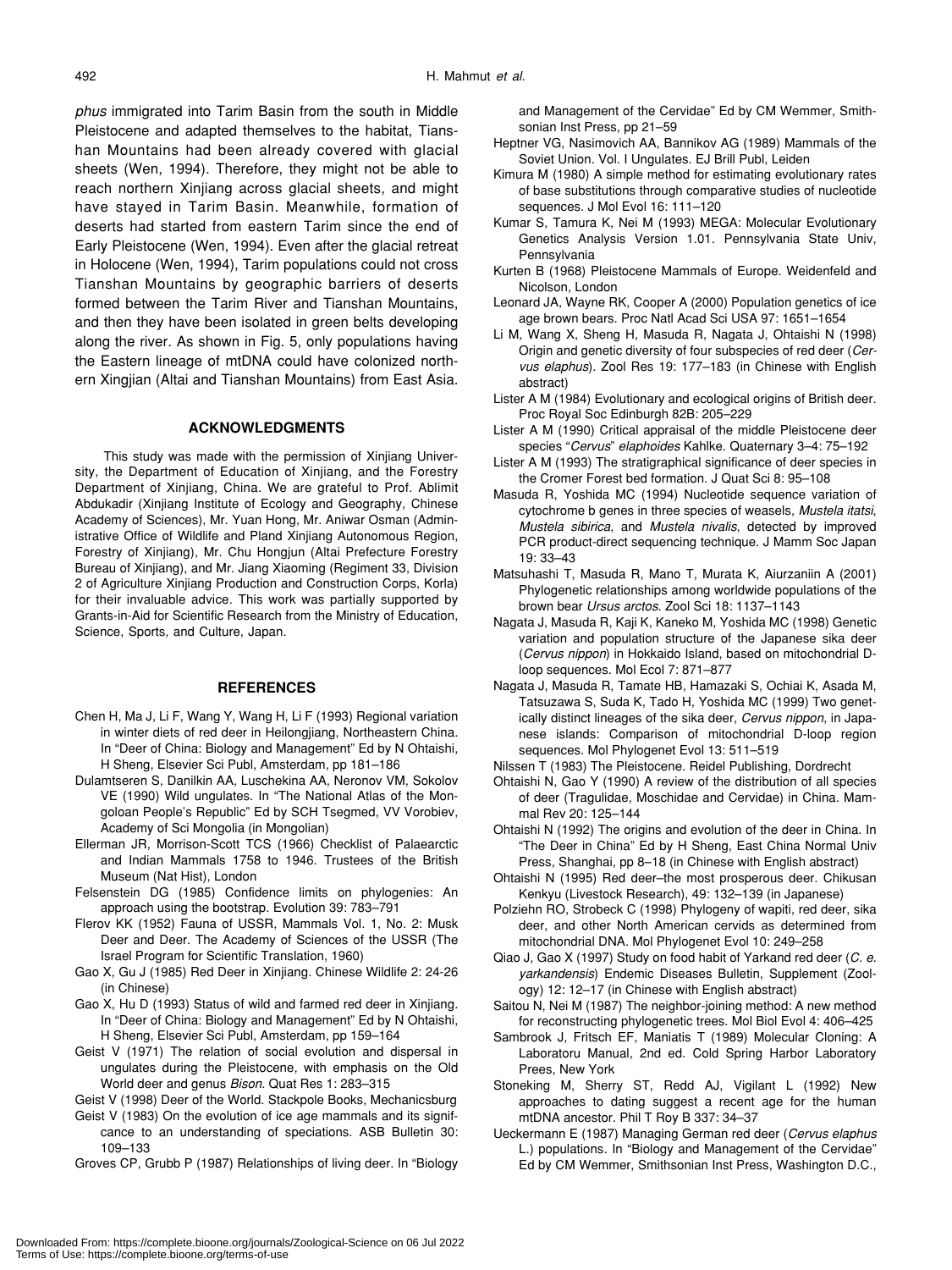pp 505–516

Walsh PS, Metzger DA, Higuchi R (1991) Chelex 100 as a medium for simple extraction of DNA for PCR-based typing from forensic material. Bio Techniques 10: 506–513

Wen Q (1994) Quaternary geology and environment of Xinjiang region, China. Agriculture Publishing Company of China, Beijing (in Chinese with English abstract)

(Received October 19, 2001 / Accepted December 14, 2001)

# **Appendix**

Sequence alignment of the *Cervus elaphus* mtDNA control region. Dashes indicate indel sites. Dots denote identity with nucleotides of haplotype CE-01. Arrows under sequences show tandem repeats (four or six copies) of 38 to 43-bp motifs.

|                      | 10         | 20         | 30                       | 40            | 50         | 60                | 70             |
|----------------------|------------|------------|--------------------------|---------------|------------|-------------------|----------------|
| CE-01                | CCCAAAGCTG | AAGTTCTATT | TAAACTATTC               | CCTGACGCTT    | ATTAATATAG | TTCCATAAAA        | ATCAAGAACT     |
| $CE-02$              | .          | .          | .                        | .             |            | .                 | .              |
| $CE-03$              | .          | .          | .                        | .             | .          | .                 | .              |
| $CE - 04$            | .          | .          | .                        | .             | .          | .                 | .              |
| $CE - 05$            | .          | .          | .                        | .             | .          | .                 | .              |
| $CE - 06$            | .          | .          | .                        | .             | .          | .                 | .              |
| CE-07                | .          | .          | .                        | .             | .          | .                 | .              |
| $CE - 08$            | .          | .          | .                        | .             | .          | .                 | .              |
| $CE - 09$            | .          | .          | .                        | .             | .          | .                 | .              |
| $CE - 10$<br>$CE-11$ | .          | .          | .                        | .             | .          | .                 | .              |
| $CE-12$              | .          | .          | .                        | .             | .          | .                 | .              |
| $CE-13$              | .<br>.     | .<br>.     | .                        | .             | .          | .<br>.            | .<br>.         |
| $CE-14$              | .          | .          | .<br>.                   | .<br>.        | .<br>.     | .                 | .              |
| $CE-15$              | .          | .          | .                        | .             | .          | .                 | .              |
| CE-16                | .          | .          | .                        | .             | .          | .                 | .              |
| $CE-17$              | .          | .          | .                        | .             | .          | .                 | .              |
| $CE-18$              | .          | .          | .                        | .             | .          | .                 | .              |
| $CE-19$              | .          | .          | .                        | .             | .          | .                 | .              |
| $CE - 20$            | .          | .          | .                        | .             | .          | .                 | .              |
| $CE - 21$            | .          | .          | .                        | .             | .          | . G. .            | .              |
| $CE - 22$            | .          | .          | .                        | .             | .          | . G. .            | .              |
| $CE-23$              | .          | .          | .                        | .             | .          | . <i>.</i> G. .   | .              |
| $CE-24$              | .          | .          | .                        | .             | .          | . G. .            | .              |
| $CE-25$              | .          | .          | .                        | .             | .          | . G. .            | T.             |
| $CE - 26$            | .          | .          | .                        | .             | .          | . G. .            | T.             |
| $CE-27$              | .          | .          | .                        | .             | .          | .                 | .              |
| $CE-28$              | .          | .          | .                        | . T.          | .          | .                 | .              |
| $CE-29$              | .          | .          | .                        | . T.          | .          | .                 | .              |
| CN                   | .          | .          | .                        | .             | .          | .                 | .              |
|                      |            |            |                          |               |            |                   |                |
|                      |            |            |                          |               |            |                   |                |
|                      | 80         | 90         | 100                      | 110           | 120        | 130               | 140            |
| CE-01<br>$CE - 02$   | TTATCAGTAT | TAAATTTCCA | AAAAAATTTA               | ATATTTTAAT    | ACAGCTTTCT | <b>ACTCAACATC</b> | CAATTTACAT     |
| $CE-03$              | .          | .          | . T. -                   | .             | .          | .                 | .              |
| CE-04                | .          | .          | . T <b>.</b> -           | .             | .          | .                 | .              |
| $CE - 05$            | .          | .          | . . <i>.</i> T. -        | .             | .          | .                 | .              |
| CE-06                | .          | .          | . T. -<br>. T <b>.</b> - | .             | .          | .                 | .              |
| CE-07                | .<br>.     | .<br>.     | . T. - . T               | .<br>.        | .<br>.     | G.<br>.           | .<br>.         |
| $CE-08$              | .          | .          | . T. -                   | .             | . 0        | .                 | .              |
| $CE-09$              | .          | .          | .                        | .             | .          | .                 | .              |
| $CE - 10$            | .          | .          | . T. <sup>.</sup>        | .             | .          | .                 | .              |
| $CL-11$              | .          | .          | . T. -                   | .             | .          | .                 | .              |
| $CE - 12$            | .          | .          | . T. -                   | .             | .          | .                 | .              |
| $CE-13$              | .          | .          | . T <b>.</b> -           | .             | .          | .                 | .              |
| $CE-14$              | .          | .          | . T. <sup>.</sup>        | .             | .          | .                 | .              |
| $CE-15$              | .          | .          | . TC -                   | .             | .          | .                 | .              |
| $CE-16$              | .          | .          | $\ldots$ . TC $\cdot$    | .             | .          | .                 | .              |
| $CE-17$              | .          | .          | . T <b>.</b> -           | .             | .          | .                 | .              |
| $CE-18$              | .          | .          | . T. -                   | .             | .          | .                 | .              |
| $CE-19$              | .          | .          | . T <b>.</b> -           | .             | .          | .                 | .              |
| $CE - 20$            | .          | .          | . T <b>.</b> -           | .             | .          | .                 | .              |
| $CE-21$              | .          | .          | . T.                     | . <i>.</i> C. | .          | .                 | . . T.         |
| $CE-22$              | .          | .          | $\ldots$ TT. $\ldots$    | . C.          | .          | .                 | . . T <i>.</i> |
| 0.500                |            |            | mn                       |               |            |                   | ਾ ਸਾ           |

 $\ldots \ldots \ldots$ .  $\ldots$ .  $\ldots \ldots$ .

 $CE-25$  $CE-26$  $CE - 27$ 

 $CE - 28$  $CE-29$ 

 $CN$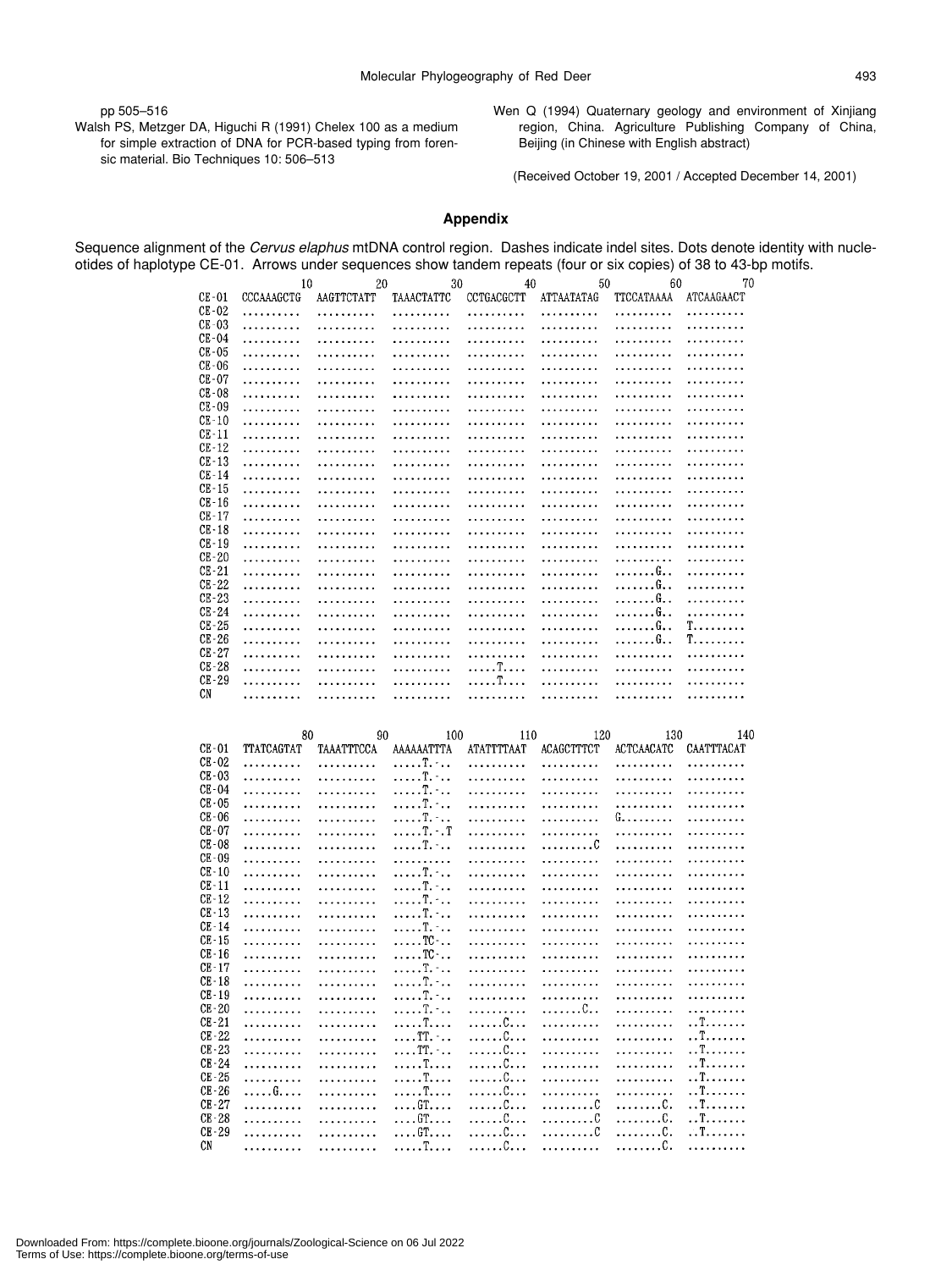|                      | 150                                                      | 160                            | 170                                                      | 180                                                   | 190                                             | 200                    | 210                                                                |
|----------------------|----------------------------------------------------------|--------------------------------|----------------------------------------------------------|-------------------------------------------------------|-------------------------------------------------|------------------------|--------------------------------------------------------------------|
| $CE - 01$            | TTTATGTCCT                                               | <b>ACTAATTACA</b>              | CAGCAAAACA                                               | CGTGATATAA                                            | CCTTATGCGC                                      | TCG-TAGTAC             | <b>ATAAAATCAA</b>                                                  |
| $CE - 02$            | .                                                        | .                              | .                                                        | .                                                     | .                                               | .                      | .                                                                  |
| $CE-03$              | .                                                        | .                              | .                                                        | .                                                     | . C.                                            | .                      | .                                                                  |
| $CE - 04$            | . A.                                                     | . . <i>.</i>                   | . <i>.</i>                                               | .                                                     | .                                               | .                      | .                                                                  |
| $CE - 05$            | $\ldots$ CA. $\ldots$                                    | .                              | .                                                        | .                                                     | . A.                                            | .                      | .                                                                  |
| $CE - 06$            | $\ldots$ CA. $\ldots$                                    | .                              | .                                                        | .                                                     | . A.                                            | .                      | .                                                                  |
| $CE - 07$            | $\ldots$ CA. $\ldots$                                    | .                              | .                                                        | .                                                     | .                                               |                        | .                                                                  |
| $CE-08$              | $\ldots$ CA. $\ldots$                                    | .                              | .                                                        | . 0                                                   | .                                               | $T_{1}, \ldots, T_{n}$ | .                                                                  |
| $CE-09$              | $\ldots$ CA. $\ldots$                                    | .                              | .                                                        | . 0                                                   | .                                               | . T.                   | .                                                                  |
| $CE-10$              | . 0.                                                     | .                              | .                                                        | . A. <i>.</i>                                         | .                                               | .                      | .                                                                  |
| $CE-11$              | .                                                        | .                              | .                                                        | . A. <i>. .</i>                                       | .                                               | .                      | .                                                                  |
| $CL-12$              | .                                                        | .                              | .                                                        | A                                                     | .                                               | .                      | .                                                                  |
| $CE-13$              | .                                                        | .                              | .                                                        | .                                                     | .                                               | .                      | .                                                                  |
| $CE-14$              | .                                                        | .                              | .                                                        | A                                                     | .                                               | .                      | .                                                                  |
| $CE-15$              | $\ldots$ CC. $\ldots$                                    | .                              | .                                                        | .                                                     | .                                               | $T_{1}, \ldots, T_{n}$ | .                                                                  |
| $CE-16$              | . C.                                                     | .                              | .                                                        | .                                                     | .                                               | $T_{1}, \ldots, T_{n}$ | .                                                                  |
| $CE-17$              | . C. <i>.</i>                                            | .                              | .                                                        | . C. .                                                | .                                               | $T_{1}, \ldots, T_{n}$ | .                                                                  |
| $CE-18$              | . 0.                                                     | .                              | .                                                        | . 0. .                                                | .                                               | $T_{1}, \ldots, T_{n}$ | .                                                                  |
| $CE-19$<br>$CE - 20$ | . C.                                                     | .                              | .                                                        | .                                                     | .                                               | $T_{1}, \ldots, T_{n}$ | .                                                                  |
|                      | . C.                                                     | .                              | .                                                        | .                                                     | .                                               | . T.                   | .                                                                  |
| $CE-21$<br>$CE-22$   | C. CA. TAC                                               | . CC.                          | $T_{\cdot\cdot\cdot\cdot\cdot\cdot\cdot\cdot\cdot\cdot}$ | $A, A, \ldots$                                        | .                                               | . TA.                  | $\ldots$ G $\ldots$ T $\ldots$                                     |
| $CE-23$              | $C_{\cdot}$ $CA$ . TAC<br>C. CA. TAC                     | . CC<br>. CC.                  | $T$<br>$T.A.$                                            | $A.A. \ldots$                                         | .                                               | .TA                    | $\ldots$ G. $\ldots$ T. .                                          |
| $CE - 24$            | C. CA. TAC                                               | . CC                           |                                                          | $A.A. \ldots$                                         | $\dots$ $0$ . $\dots$ $\dots$ $\dots$<br>. . 0. | $.TA. \ldots$ .        | 6T.                                                                |
| $CE - 25$            | لانتخاب والمنافرين                                       | 1.1.1.1.1.1                    | $T_{\cdot\cdot\cdot\cdot\cdot\cdot\cdot\cdot\cdot\cdot}$ | $A.A. \ldots$<br>$A.A.$                               |                                                 | $.TA$<br>$.TA. \ldots$ | $\ldots$ G. $\ldots$ T. $\ldots$<br>$\ldots$ G $\ldots$ T $\ldots$ |
| $CE - 26$            | للمتمنعين                                                | .                              | $-. A.$<br>$\cdot$ . A.                                  | $.A.A.$                                               | $\dots$ C.<br>.                                 | $.TA. \ldots$          | $\ldots$ G. $\ldots$ T. .                                          |
| $CE-27$              | $\ldots$ CA. $\ldots$                                    | $\ldots$ C $\ldots$ C $\ldots$ | . . A. T.                                                | $T_{\cdot\cdot}A_{\cdot\cdot}A_{\cdot\cdot}A_{\cdot}$ |                                                 | $.TA. \ldots$          | $\ldots$ G. $\ldots$ T. .                                          |
| $CE-28$              | $\ldots$ CA. $\ldots$                                    | $\ldots$ C. $\ldots$ CC.       | . . A. T.                                                | $T_{\cdot\cdot}A_{\cdot\cdot}A_{\cdot}$ .             | .<br>.                                          | $T_A$                  | $\ldots$ G $\ldots$ T $\ldots$                                     |
| $CE-29$              | $\ldots$ CA. -                                           | $\dots$ C $\dots$ CC $\dots$   | $$ A. T.                                                 | T.AA                                                  | .                                               | $.TA. \ldots$ .        | 6 T                                                                |
| CN                   | $C_{\cdot \cdot \cdot \cdot}C_{\cdot \cdot \cdot \cdot}$ | $T_{1}, \ldots$                | $\ldots$ A. $\ldots$ G. .                                | .                                                     | . T. .                                          | $T.A$                  | . T. .                                                             |
|                      |                                                          |                                |                                                          |                                                       | <b>Contract Contract Contract</b>               |                        |                                                                    |

1st copy

2nd copy

|                    | 220                  | 230                      | 240               | 250                       | 260                    | 270               | 280        |
|--------------------|----------------------|--------------------------|-------------------|---------------------------|------------------------|-------------------|------------|
| $CE-01$            | TGTGCTAGGA           | CATGC-ATGT               | <b>ATAACAGTAC</b> | ATGAGTT AG                | CGTATAGGAC             | <b>ATATTATGTA</b> | TAATAGTACA |
| $CE-02$            | .                    | .                        | .                 | .                         | .                      | .                 | .          |
| $CE - 0.3$         | .                    | .                        | .                 | .                         | .                      | .                 | .          |
| $CE - 04$          | .                    | .                        | .                 | .                         | .                      | .                 | .          |
| $CE - 05$          | .                    | . A.                     | .                 | .                         | .                      | .                 | .          |
| $CE - 06$          | .                    | . A.                     | . . G.            | .                         | .                      | .                 | .          |
| $CE - 07$          | .                    | .                        | .                 | .                         | .                      | .                 | .          |
| $CE-08$            | . A.                 | .                        | .                 | <u>.</u>                  | .                      | .                 | .          |
| $CE-09$            | . A.                 | .                        | .                 | .                         | .                      | .                 | .          |
| $CE-10$<br>$CE-11$ | .                    | .                        | . 0. .            | .                         | .                      | .                 | .          |
|                    | .                    | .                        | .                 | .                         | .                      | .<br>. C.         | .<br>.     |
| $CE-12$<br>$CE-13$ | .                    | .                        | .<br>$G.$         | .                         | .                      | .                 | .          |
| $CE-14$            | .                    | . A.                     |                   | .<br>.                    | .<br>.                 | . C.              | .          |
| $CE-15$            | .<br>. A.            | .<br>.                   | .<br>. 0. .       | .                         | $T_{1}, \ldots, T_{n}$ | .                 | .          |
| $CE-16$            | . <i>.</i> . A.      | . . 0.                   | . C. .            | .                         | $T_{1}, \ldots, T_{n}$ | .                 | .          |
| $CE-17$            | .                    | .                        | .                 | .                         | .                      | .                 | .          |
| $CE-18$            | .                    | .                        | .                 | .                         | .                      | .                 | .          |
| $CE-19$            | .                    | . G.                     | .                 | .                         | $T$                    | .                 | .          |
| $CE-20$            | .                    | . G.                     | .                 | . A.                      | $T_{i}$                | .                 | .          |
| $CE-21$            | $\ldots$ AT $\ldots$ | A                        | <u>.</u>          | لابار بالمحافظة           | .                      | .                 | .          |
| $CE - 22$          | $\ldots$ AT $\ldots$ | A                        | .                 | لالارتكاء والالالا        | .                      | .                 | .          |
| $CE - 23$          | . AT.                | $\ldots$ A.              | .                 | .                         | .                      | <u>.</u>          | .          |
| $CE - 24$          | AT <i></i> .         | A                        | .                 | . <sub>.</sub>            | .                      | .                 | .          |
| $CE-25$            | AT                   | A                        | .                 | . <sub>.</sub>            | <u>.</u>               | .                 | .          |
| $CE - 26$          | $\ldots$ AT $\ldots$ | A                        | .                 | ililili, I                | .                      | .                 | .          |
| $CE-27$            | . A. <i>.</i>        | A                        | .                 | ililili, k                | .                      | <u>.</u>          | .          |
| $CE - 28$          | . A. <i>.</i>        | A----                    | .                 | 1111111 <sub>1</sub> 11   | .                      | <u>.</u>          | .          |
| $CE - 29$          | . A.                 | $\ldots$ AT $\ldots$     | .                 | . <i>.</i> . <sub>.</sub> | .                      | .                 | .          |
| CN                 | $.CATC.A.$ .         | . A. T.                  | $.CGG$            | $\ldots$ $AACCG$ .        | $TA$                   | $\dots$ C.        | .          |
|                    |                      | $\overline{\phantom{a}}$ |                   |                           |                        | $\rightarrow$     |            |

3rd copy